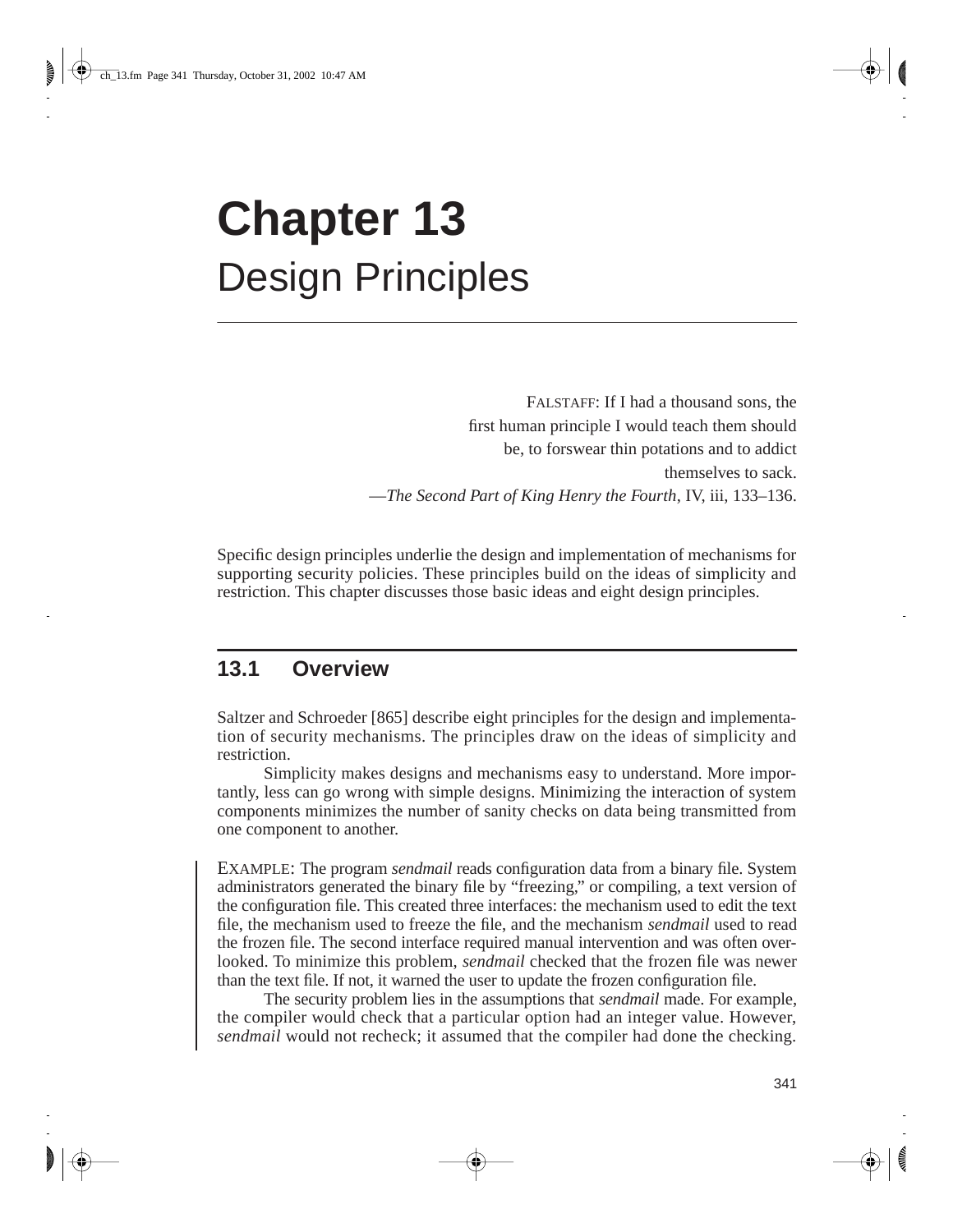Errors in the compiler checks, or *sendmail*'s assumptions being inconsistent with those of the compiler, could produce security problems. If the compiler allowed the default UID to be a user name (say, *daemon* with a UID of 1), but *sendmail* assumed that it was an integer UID, then *sendmail* would scan the string "daemon" as though it were an integer. Most input routines would recognize that this string is not an integer and would default the return value to 0. Thus, *sendmail* would deliver mail with the *root* UID rather than with the desired *daemon* UID.

Simplicity also reduces the potential for inconsistencies within a policy or set of policies.

EXAMPLE: A college rule requires any teaching assistant who becomes aware of cheating to report it. A different rule ensures the privacy of student files. A TA contacts a student, pointing out that some files for a program were not submitted. The student tells the TA that the files are in the student's directory, and asks the TA to get the files. The TA does so, and while looking for the files notices two sets, one with names beginning with "x" and the other set not. Unsure of which set to use, the TA takes the first set. The comments show that they were written by a second student. The TA gets the second set, and the comments show that they were written by the first student. On comparing the two sets, the TA notes that they are identical except for the names in the comments. Although concerned about a possible countercharge for violation of privacy, the TA reports the student for cheating. As expected, the student charges the TA with violating his privacy by reading the first set of files. The rules conflict. Which charge or charges should be sustained?

Restriction minimizes the power of an entity. The entity can access only information it needs.

EXAMPLE: Government officials are denied access to information for which they have no need (the "need to know" policy). They cannot communicate that which they do not know.

Entities can communicate with other entities only when necessary, and in as few (and narrow) ways as possible.

EXAMPLE: All communications with prisoners are monitored. Prisoners can communicate with people on a list (given to the prison warden) through personal visits or mail, both of which are monitored to prevent the prisoners from receiving contraband such as files for cutting through prison bars or weapons to help them break out. The only exception to the monitoring policy is when prisoners meet with their attorneys. Such communications are privileged and so cannot be monitored.

"Communication" is used in its widest possible sense, including that of imparting information by not communicating.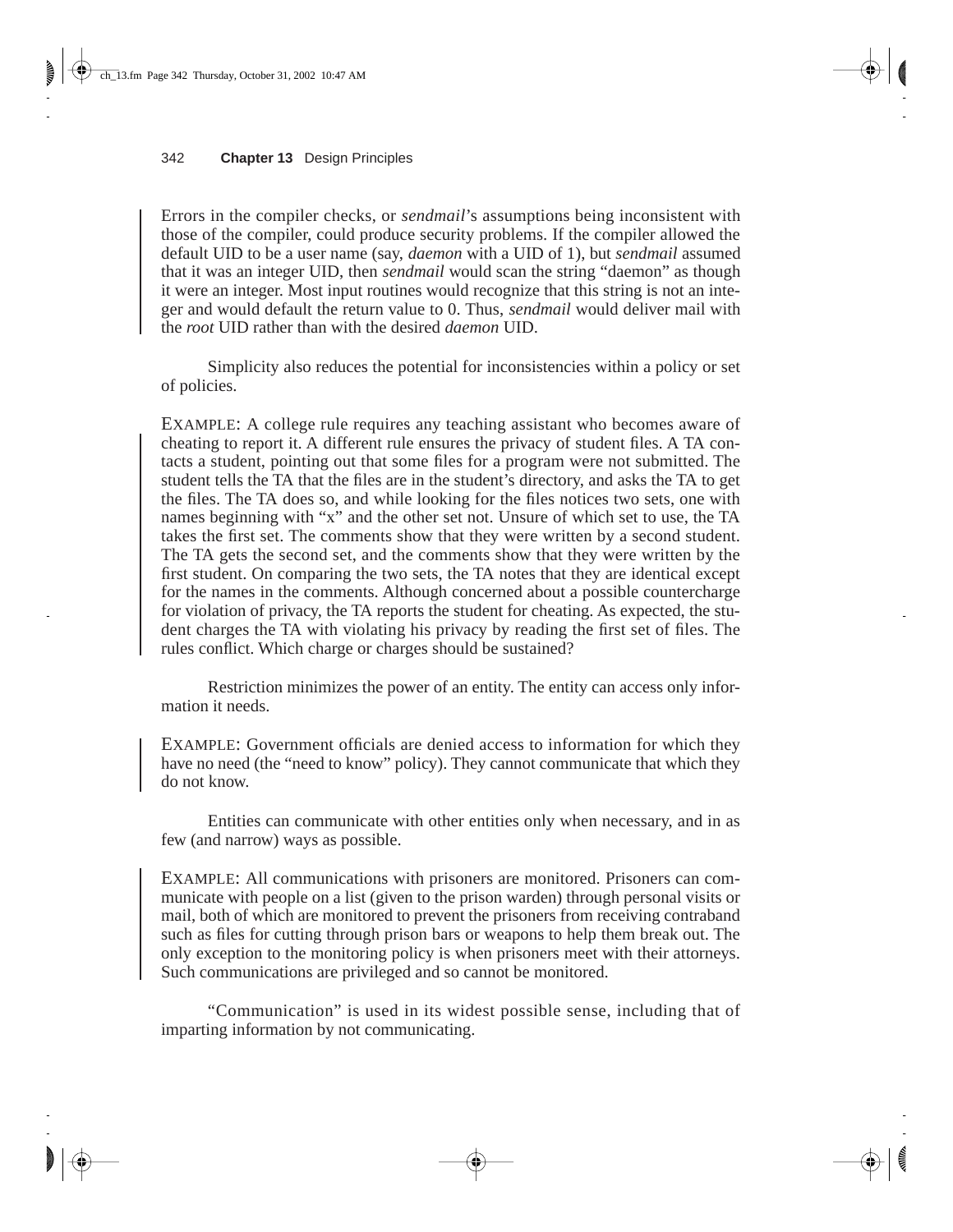EXAMPLE: Bernstein and Woodward, the reporters who broke the Watergate scandal, describe an attempt to receive information from a source without the source directly answering the question. They suggested a scheme in which the source would hang up if the information was inaccurate and remain on the line if the information was accurate. The source remained on the line, confirming the information [85].

## **13.2 Design Principles**

The principles of secure design discussed in this section express common-sense applications of simplicity and restriction in terms of computing. We will discuss detailed applications of these principles throughout the remainder of Part 5, and in Part 8, "Practicum." However, we will mention examples here.

## **13.2.1 Principle of Least Privilege**

This principle restricts how privileges are granted.

**Definition 13–1.** The *principle of least privilege* states that a subject should be given only those privileges that it needs in order to complete its task.

If a subject does not need an access right, the subject should not have that right. Furthermore, the *function* of the subject (as opposed to its identity) should control the assignment of rights. If a specific action requires that a subject's access rights be augmented, those extra rights should be relinquished *immediately* on completion of the action. This is the analogue of the "need to know" rule: if the subject does not need access to an object to perform its task, it should not have the right to access that object. More precisely, if a subject needs to append to an object, but not to alter the information already contained in the object, it should be given append rights and not write rights.

In practice, most systems do not have the granularity of privileges and permissions required to apply this principle precisely. The designers of security mechanisms then apply this principle as best they can. In such systems, the consequences of security problems are often more severe than the consequences for systems that adhere to this principle.

EXAMPLE: The UNIX operating system does not apply access controls to the user *root*. That user can terminate any process and read, write, or delete any file. Thus, users who create backups can also delete files. The *administrator* account on Windows has the same powers.

This principle requires that processes should be confined to as small a protection domain as possible.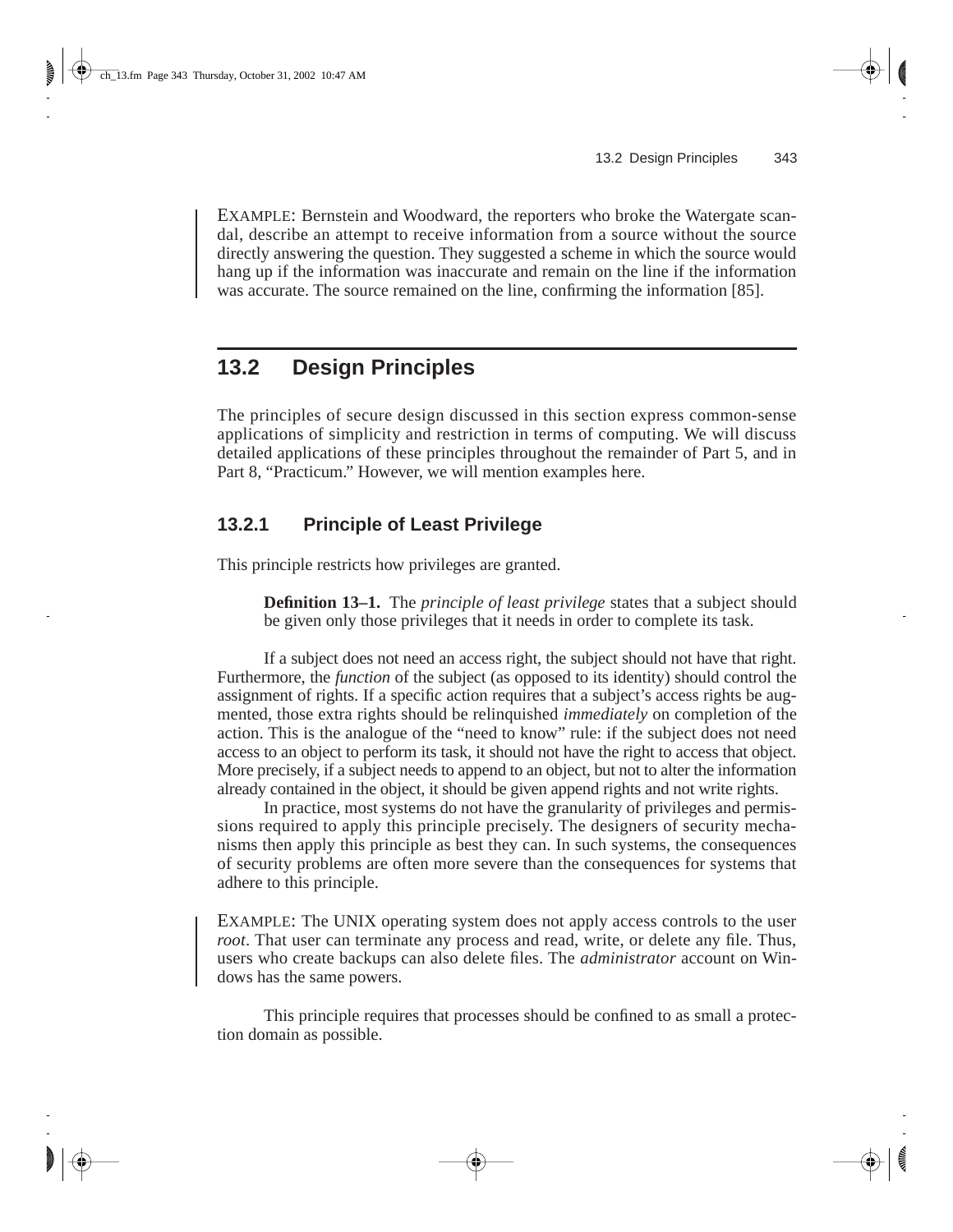EXAMPLE: A mail server accepts mail from the Internet and copies the messages into a spool directory; a local server will complete delivery. The mail server needs the rights to access the appropriate network port, to create files in the spool directory, and to alter those files (so it can copy the message into the file, rewrite the delivery address if needed, and add the appropriate "Received" lines). It should surrender the right to access the file as soon as it has finished writing the file into the spool directory, because it does not need to access that file again. The server should not be able to access any user's files, or any files other than its own configuration files.

## **13.2.2 Principle of Fail-Safe Defaults**

This principle restricts how privileges are initialized when a subject or object is created.

**Definition 13–2.** The *principle of fail-safe defaults* states that, unless a subject is given explicit access to an object, it should be denied access to that object.

This principle requires that the default access to an object is *none*. Whenever access, privileges, or some security-related attribute is not *explicitly* granted, it should be denied. Moreover, if the subject is unable to complete its action or task, it should undo those changes it made in the security state of the system before it terminates. This way, even if the program fails, the system is still safe.

EXAMPLE: If the mail server is unable to create a file in the spool directory, it should close the network connection, issue an error message, and stop. It should *not* try to store the message elsewhere or to expand its privileges to save the message in another location, because an attacker could use that ability to overwrite other files or fill up other disks (a denial of service attack). The protections on the mail spool directory itself should allow create and write access only to the mail server and read and delete access only to the local server. No other user should have access to the directory.

In practice, most systems will allow an administrator access to the mail spool directory. By the principle of least privilege, that administrator should be able to access *only* the subjects and objects involved in mail queueing and delivery. As we have seen, this constraint minimizes the threats if that administrator's account is compromised. The mail system can be damaged or destroyed, but nothing else can be.

#### **13.2.3 Principle of Economy of Mechanism**

This principle simplifies the design and implementation of security mechanisms.

**Definition 13–3.** The *principle of economy of mechanism* states that security mechanisms should be as simple as possible.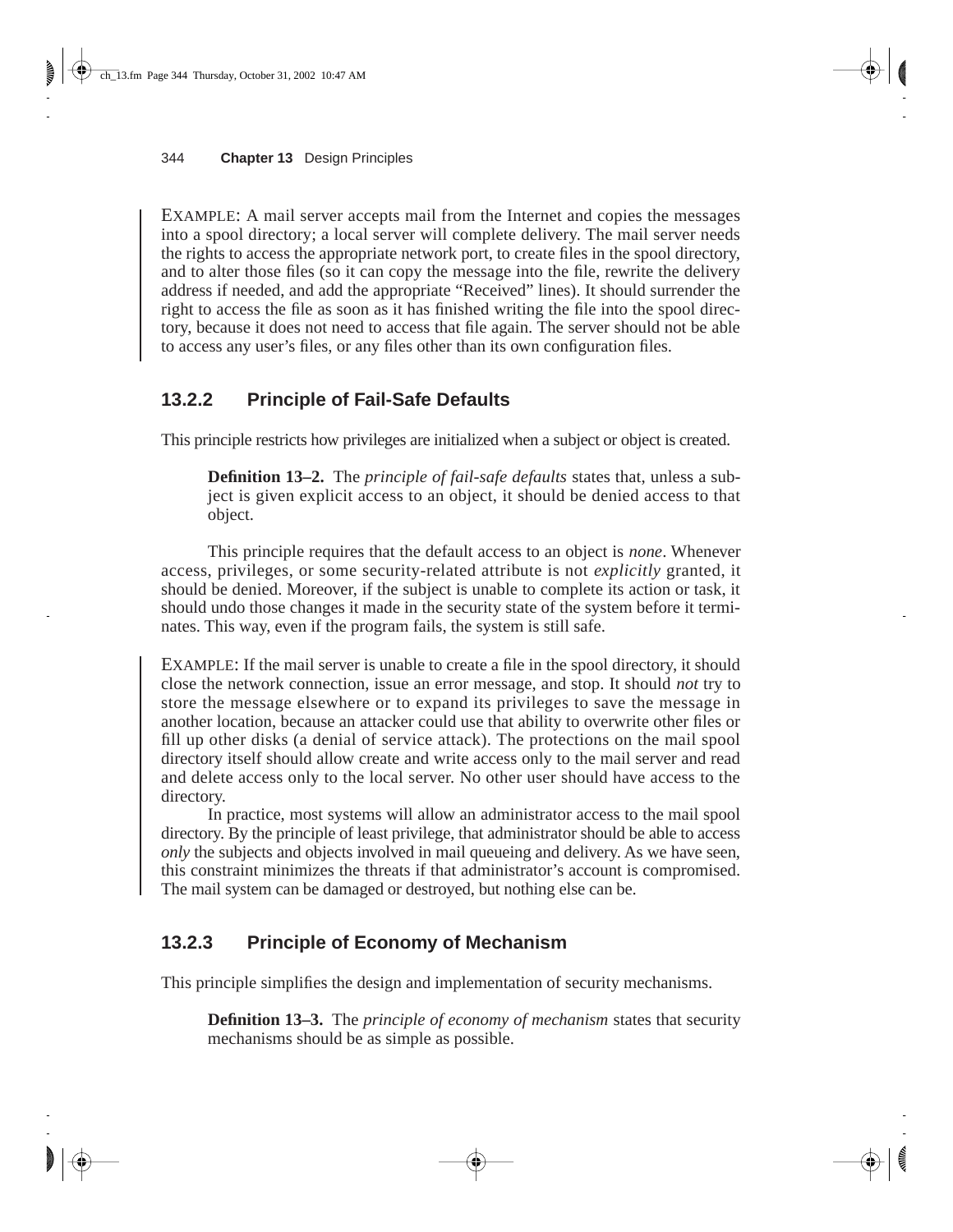13.2 Design Principles 345

If a design and implementation are simple, fewer possibilities exist for errors. The checking and testing process is less complex, because fewer components and cases need to be tested. Complex mechanisms often make assumptions about the system and environment in which they run. If these assumptions are incorrect, security problems may result.

EXAMPLE: The *ident* protocol [861] sends the user name associated with a process that has a TCP connection to a remote host. A mechanism on host *A* that allows access based on the results of an ident protocol result makes the assumption that the originating host is trustworthy. If host *B* decides to attack host *A*, it can connect and then send any identity it chooses in response to the ident request. This is an example of a mechanism making an incorrect assumption about the environment (specifically, that host *B* can be trusted).

Interfaces to other modules are particularly suspect, because modules often make implicit assumptions about input or output parameters or the current system state; should any of these assumptions be wrong, the module's actions may produce unexpected, and erroneous, results. Interaction with external entities, such as other programs, systems, or humans, amplifies this problem.

EXAMPLE: The *finger* protocol transmits information about a user or system [1072]. Many client implementations assume that the server's response is well-formed. However, if an attacker were to create a server that generated an infinite stream of characters, and a finger client were to connect to it, the client would print all the characters. As a result, log files and disks could be filled up, resulting in a denial of service attack on the querying host. This is an example of incorrect assumptions about the input to the client.

#### **13.2.4 Principle of Complete Mediation**

This principle restricts the caching of information, which often leads to simpler implementations of mechanisms.

**Definition 13–4.** The *principle of complete mediation* requires that all accesses to objects be checked to ensure that they are allowed.

Whenever a subject attempts to read an object, the operating system should mediate the action. First, it determines if the subject is allowed to read the object. If so, it provides the resources for the read to occur. If the subject tries to read the object again, the system should check that the subject is still allowed to read the object. Most systems would not make the second check. They would cache the results of the first check and base the second access on the cached results.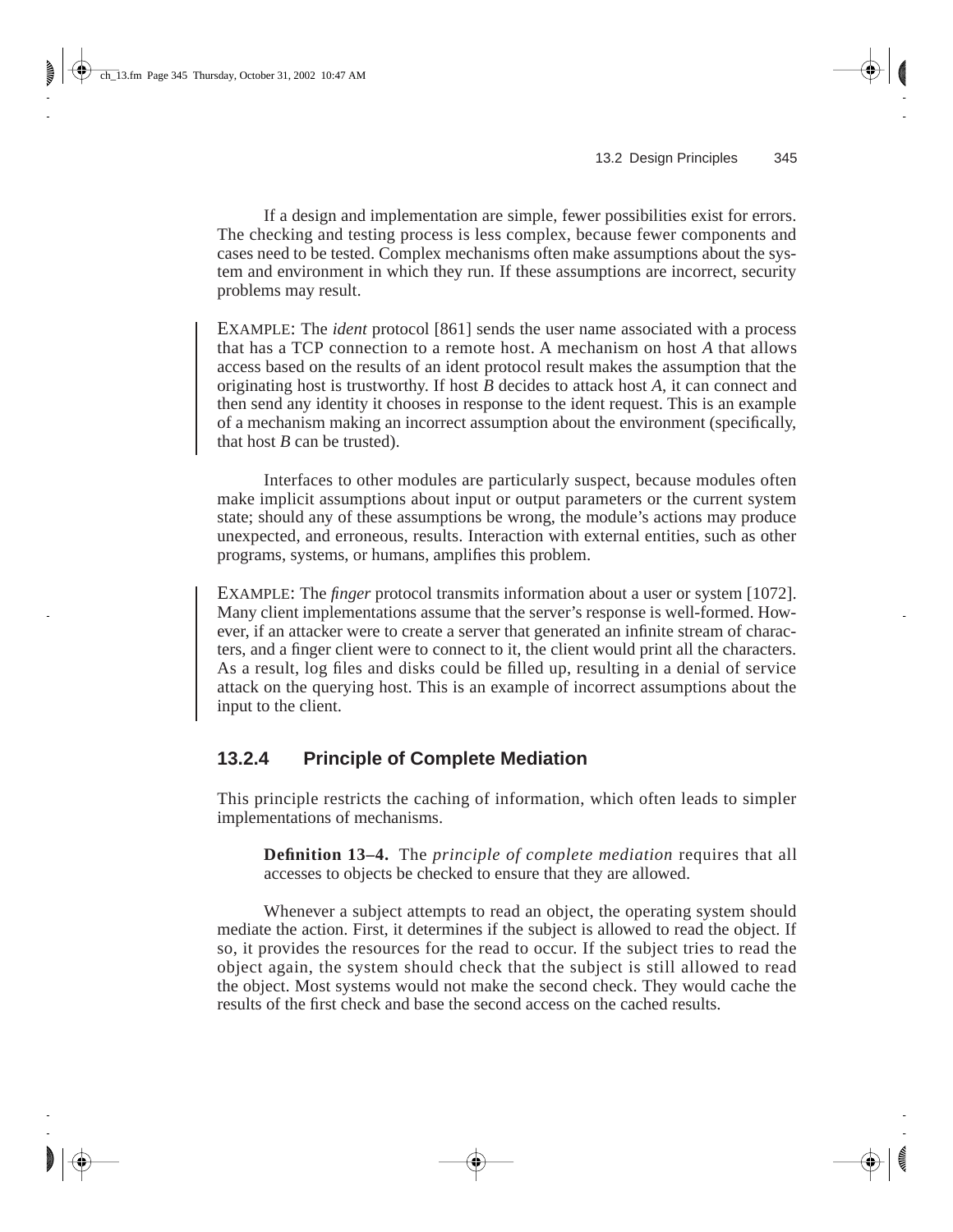EXAMPLE: When a UNIX process tries to read a file, the operating system determines if the process is allowed to read the file. If so, the process receives a file descriptor encoding the allowed access. Whenever the process wants to read the file, it presents the file descriptor to the kernel. The kernel then allows the access.

If the owner of the file disallows the process permission to read the file after the file descriptor is issued, the kernel still allows access. This scheme violates the principle of complete mediation, because the second access is not checked. The cached value is used, resulting in the denial of access being ineffective.

EXAMPLE: The Domain Name Service (DNS) caches information mapping host names into IP addresses. If an attacker is able to "poison" the cache by implanting records associating a bogus IP address with a name, one host will route connections to another host incorrectly. Section 14.6.1.2 discusses this in more detail.

## **13.2.5 Principle of Open Design**

This principle suggests that complexity does not add security.

**Definition 13–5.** The *principle of open design* states that the security of a mechanism should not depend on the secrecy of its design or implementation.

Designers and implementers of a program must not depend on secrecy of the details of their design and implementation to ensure security. Others can ferret out such details either through technical means, such as disassembly and analysis, or through nontechnical means, such as searching through garbage receptacles for source code listings (called "dumpster-diving"). If the strength of the program's security depends on the ignorance of the user, a knowledgeable user can defeat that security mechanism. The term "security through obscurity" captures this concept exactly.

This is especially true of cryptographic software and systems. Because cryptography is a highly mathematical subject, companies that market cryptographic software or use cryptography to protect user data frequently keep their algorithms secret. Experience has shown that such secrecy adds little if anything to the security of the system. Worse, it gives an aura of strength that is all too often lacking in the actual implementation of the system.

Keeping cryptographic keys and passwords secret does *not* violate this principle, because a key is not an algorithm. However, keeping the enciphering and deciphering algorithms secret would violate it.

Issues of proprietary software and trade secrets complicate the application of this principle. In some cases, companies may not want their designs made public, lest their competitors use them. The principle then requires that the design and implementation be available to people barred from disclosing it outside the company.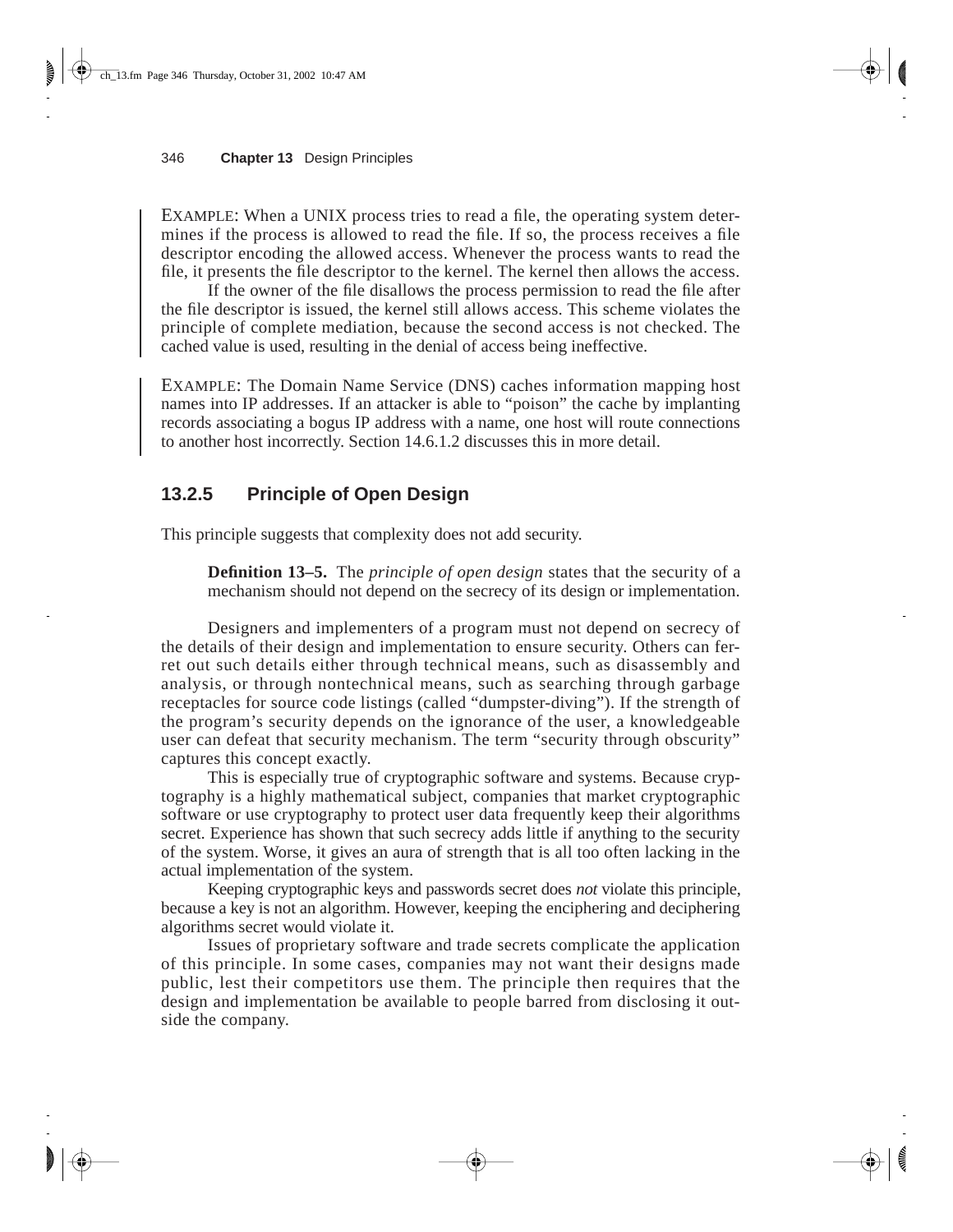EXAMPLE: The Content Scrambling System (CSS) is a cryptographic algorithm that protects DVD movie disks from unauthorized copying. The DVD disk has an authentication key, a disk key, and a title key. The title key is enciphered with the disk key. A block on the DVD contains several copies of the disk key, each enciphered by a different player key, and a checksum of the disk key. When a DVD is inserted into a DVD player, the algorithm reads the authentication key. It then deciphers the disk keys using the DVD player's unique key. When it finds a deciphered key with the correct hash, it uses that key to decipher the title key, and it uses the title key to decipher the movie [971]. (Figure 13–1 shows the layout of the keys.) The authentication and disk keys are not located in the file containing the movie, so if one copies the file, one still needs the DVD disk in the DVD player to be able to play the movie.

In 1999, a group in Norway acquired a (software) DVD playing program that had an unenciphered key. They also derived an algorithm completely compatible with the CSS algorithm from the software. This enabled them to decipher any



**Figure 13–1 DVD**   $key$  layout.  $K_A$  is the authentication key,  $K_T$ the title key,  $K_D$  the disk **key, and**  $K_{pi}$  **the key for DVD player i. The disk key is enciphered once for each player key.**

DVD movie file. Software that could perform these functions rapidly became available throughout the Internet, much to the discomfort of the DVD Copyright Control Association, which promptly sued to prevent the code from being made public [783, 798]. As if to emphasize the problems of providing security by concealing algorithms, the plaintiff's lawyers filed a declaration containing the source code of an implementation of the CSS algorithm. When they realized this, they requested that the declaration be sealed from public view. By then, the declaration had been posted on several Internet sites, including one that had more than 21,000 downloads of the declaration before the court sealed it [671].

#### **13.2.6 Principle of Separation of Privilege**

This principle is restrictive because it limits access to system entities.

**Definition 13–6.** The *principle of separation of privilege* states that a system should not grant permission based on a single condition.

This principle is equivalent to the separation of duty principle discussed in Section 6.1. Company checks for more than \$75,000 must be signed by two officers of the company. If either does not sign, the check is not valid. The two conditions are the signatures of both officers.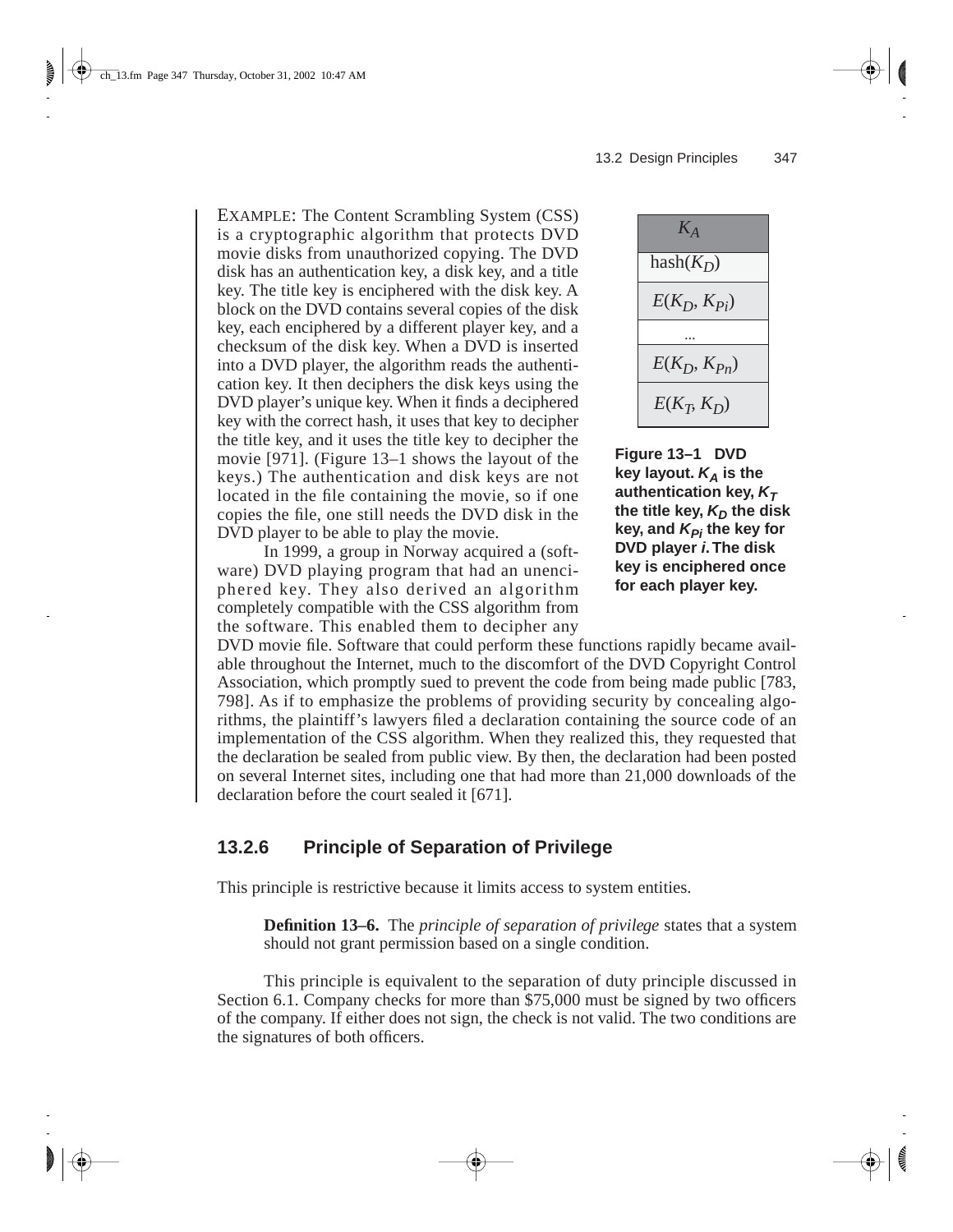Similarly, systems and programs granting access to resources should do so only when more than one condition is met. This provides a fine-grained control over the resource as well as additional assurance that the access is authorized.

EXAMPLE: On Berkeley-based versions of the UNIX operating system, users are not allowed to change from their accounts to the *root* account unless two conditions are met. The first condition is that the user knows the *root* password. The second condition is that the user is in the *wheel* group (the group with GID 0). Meeting either condition is not sufficient to acquire *root* access; meeting both conditions is required.

## **13.2.7 Principle of Least Common Mechanism**

This principle is restrictive because it limits sharing.

**Definition 13–7.** The *principle of least common mechanism* states that mechanisms used to access resources should not be shared.

Sharing resources provides a channel along which information can be transmitted, and so such sharing should be minimized. In practice, if the operating system provides support for virtual machines, the operating system will enforce this privilege automatically to some degree (see Chapter 17, "Confinement Problem"). Otherwise, it will provide some support (such as a virtual memory space) but not complete support (because the file system will appear as shared among several processes).

EXAMPLE: A Web site provides electronic commerce services for a major company. Attackers want to deprive the company of the revenue it obtains from that Web site. They flood the site with messages and tie up the electronic commerce services. Legitimate customers are unable to access the Web site and, as a result, take their business elsewhere.

Here, the sharing of the Internet with the attackers' sites caused the attack to succeed. The appropriate countermeasure would be to restrict the attackers' access to the segment of the Internet connected to the Web site. Techniques for doing this include proxy servers such as the Purdue SYN intermediary [893] or traffic throttling (see Section 26.4, "Availability and Network Flooding"). The former targets suspect connections; the latter reduces the load on the relevant segment of the network indiscriminately.

## **13.2.8 Principle of Psychological Acceptability**

This principle recognizes the human element in computer security.

**Definition 13–8.** The *principle of psychological acceptability* states that security mechanisms should not make the resource more difficult to access than if the security mechanisms were not present.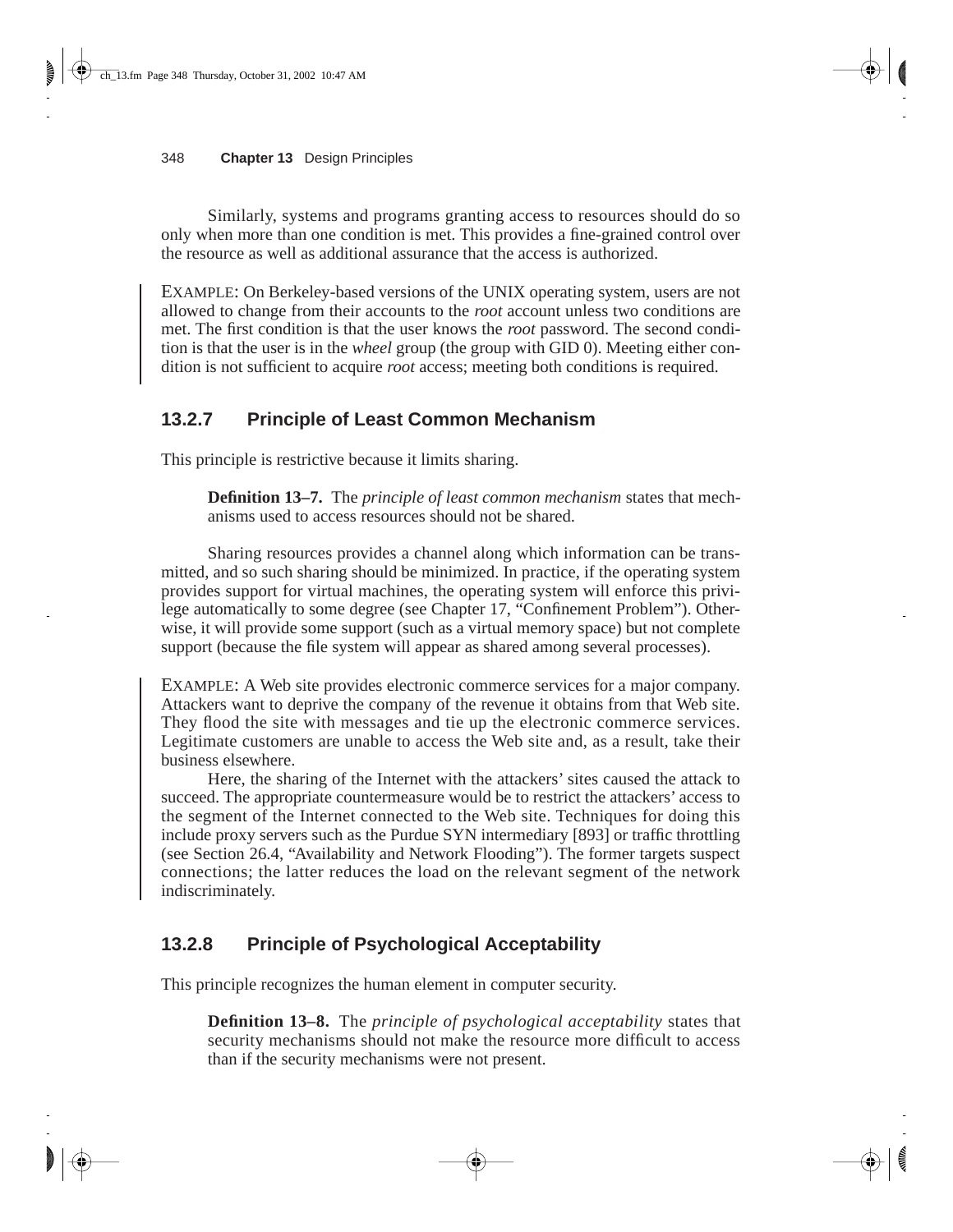13.3 Summary 349

Configuring and executing a program should be as easy and as intuitive as possible, and any output should be clear, direct, and useful. If security-related software is too complicated to configure, system administrators may unintentionally set up the software in a nonsecure manner. Similarly, security-related user programs must be easy to use and must output understandable messages. If a password is rejected, the password changing program should state why it was rejected rather than giving a cryptic error message. If a configuration file has an incorrect parameter, the error message should describe the proper parameter.

EXAMPLE: The *ssh* program [1065] allows a user to set up a public key mechanism for enciphering communications between systems. The installation and configuration mechanisms for the UNIX version allow one to arrange that the public key be stored locally without any password protection. In this case, one need not supply a password to connect to the remote system, but will still obtain the enciphered connection. This mechanism satisfies the principle of psychological acceptability.

On the other hand, security requires that the messages impart no unnecessary information.

EXAMPLE: When a user supplies the wrong password during login, the system should reject the attempt with a message stating that the login failed. If it were to say that the password was incorrect, the user would know that the account name was legitimate. If the "user" were really an unauthorized attacker, she would then know the name of an account for which she could try to guess a password.

In practice, the principle of psychological acceptability is interpreted to mean that the security mechanism may add some extra burden, but that burden must be both minimal and reasonable.

EXAMPLE: A mainframe system allows users to place passwords on files. Accessing the files requires that the program supply the password. Although this mechanism violates the principle as stated, it is considered sufficiently minimal to be acceptable. On an interactive system, where the pattern of file accesses is more frequent and more transient, this requirement would be too great a burden to be acceptable.

# **13.3 Summary**

The design principles discussed in this chapter are fundamental to the design and implementation of security mechanisms. They encompass not only technical details but also human interaction. Several principles come from nontechnical environments, such as the principle of least privilege. Each principle involves the restriction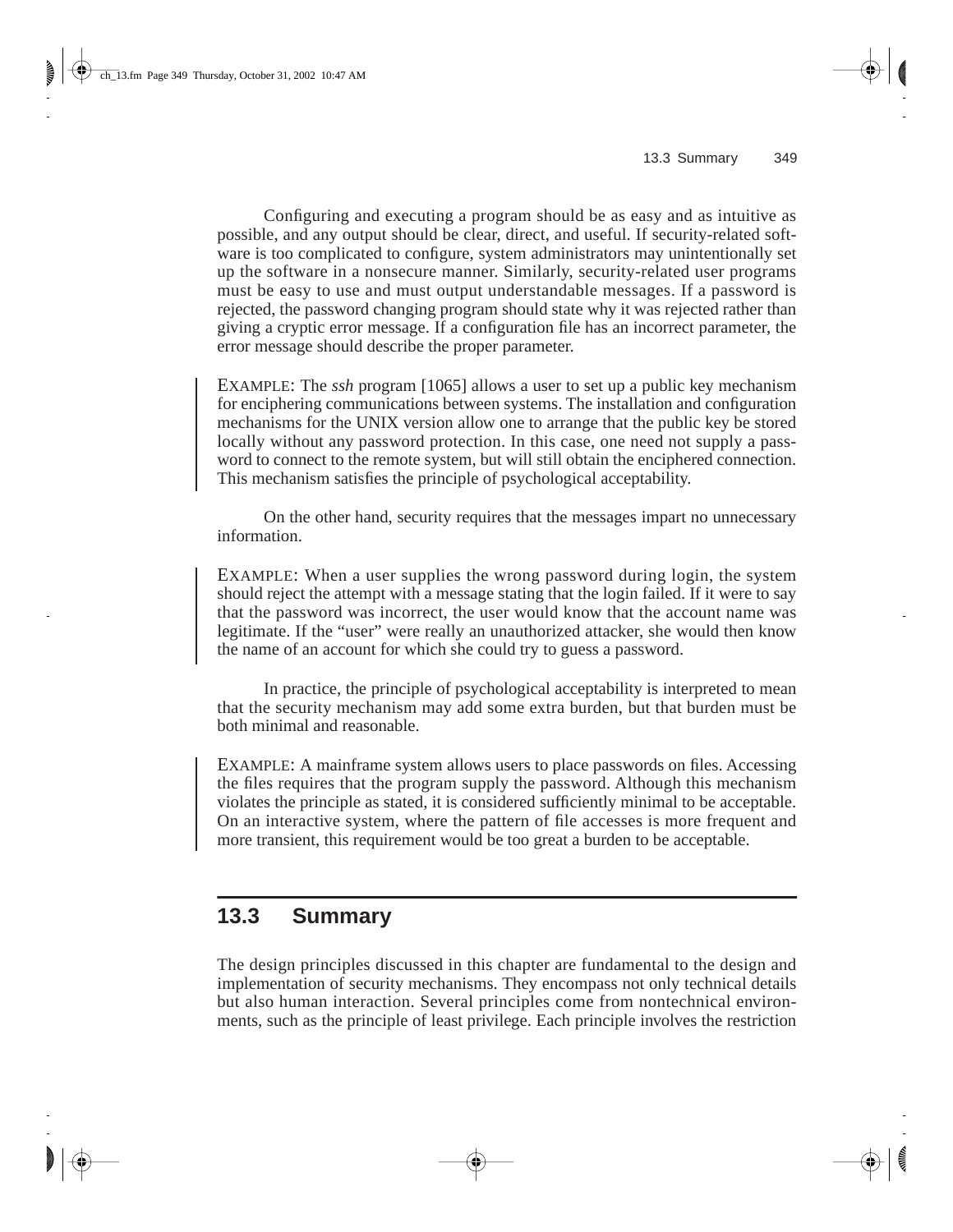of privilege according to some criterion, or the minimization of complexity to make the mechanisms less likely to fail.

# **13.4 Research Issues**

These principles pervade all research touching on the design and implementation of secure systems. The principle of least privilege raises the issue of granularity of privilege. Is a "write" privilege sufficient, or should it be fragmented—for example, into "write" and "write at the end" or "append," or into the ability to write to specific blocks? How does the multiplicity of rights affect system administration and security management? How does it affect architecture and performance? How does it affect the user interface and the user's model of the system?

Least common mechanism problems arise when dealing with denial of service attacks, because such attacks exploit shared media. The principle of least common mechanism plays a role in handling covert channels, which are discussed further in Chapter 17.

Separation of privilege arises in the creation of user and system roles. How much power should administrative accounts have? How should they work together? These issues arise in role-based access control, which is discussed in Section 7.4.

The principle of complete mediation runs counter to the philosophy of caching. One caches data to keep from having to retrieve the information when it is next needed, but complete mediation requires the retrieval of access permissions. How are these conflicting forces balanced in practice?

Research in software and systems design and implementation studies the application of the principle of economy of mechanism. How can interfaces be made simple and consistent? How can the various design paradigms lead to better-crafted, simpler software and systems?

Whether "open source" software (software the source of which is publicly available) is more secure than other software is a complex question. Analysts can check open source software for security problems more easily than they can software for which no source is available. Knowing that one's coding will be available for public scrutiny should encourage programmers to write better, tighter code. On the other hand, attackers can also look at the source code for security flaws, and various pressures (such as time to market) weigh against careful coding. Furthermore, the debate ignores security problems introduced by misconfigured software, or software used incorrectly.

Experimental data for the debate about the efficacy of open source software is lacking. An interesting research project would be to design an experiment that would provide evidence either for or against the proposition that if source code for software is available, then that software has (or causes) fewer security problems than software for which source code is not available. Part of the research would be to determine how to make this question precise, what metrics and statistical techniques should be used to analyze the data, and how the data should be collected.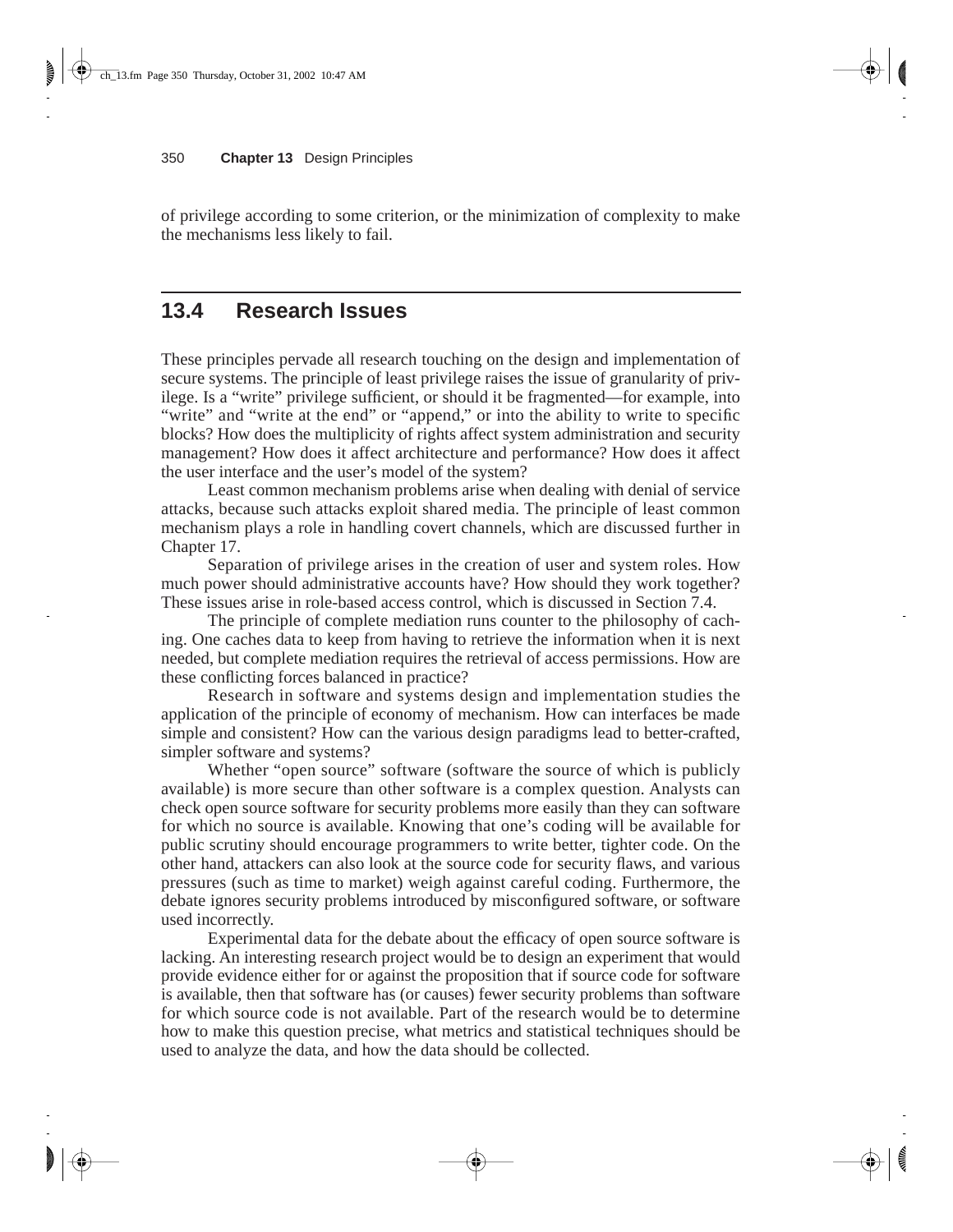13.6 Exercises 351

# **13.5 Further Reading**

Many papers discuss the application of these principles to security mechanisms. Succeeding chapters will present references for this aspect of the principles. Other papers present different sets of principles. These papers are generally specializations or alternative views of Saltzer and Schroeder's principles, tailored for particular environments. Abadi and Needham [2] and Anderson and Needham [32] discuss principles for the design of cryptographic protocols; Syverson discusses their limits [986]. Moore [729] and Abadi [1] describe problems in cryptographic protocols. Wood [1057, 1058] discusses principles for secure systems design with an emphasis on groupware. Bonyun [133] focuses on architectural principles. Landwehr and Goldschlag [615] present principles for Internet security.

## **13.6 Exercises**

- 1. The PostScript language [11] describes page layout for printers. Among its features is the ability to request that the interpreter execute commands on the host system.
	- a. Describe a danger that this feature presents when the language interpreter is running with administrative or *root* privileges.
	- b. Explain how the principle of least privilege could be used to ameliorate this danger.
- 2. A common technique for inhibiting password guessing is to disable an account after three consecutive failed login attempts.
	- a. Discuss how this technique might prevent legitimate users from accessing the system. Why is this action a violation of the principle of least common mechanism?
	- b. One can argue that this is an example of fail-safe defaults, because by blocking access to an account under attack, the system is defaulting to a known, safe state. Do you agree or disagree with this argument? Justify your answer.
- 3. Kernighan and Plauger [565] argue a minimalist philosophy of tool building. Their thesis is that each program should perform exactly one task, and more complex programs should be formed by combining simpler programs. Discuss how this philosophy fits in with the principle of economy of mechanism. In particular, how does the advantage of the simplicity of each component of a software system offset the disadvantage of a multiplicity of interfaces among the various components?